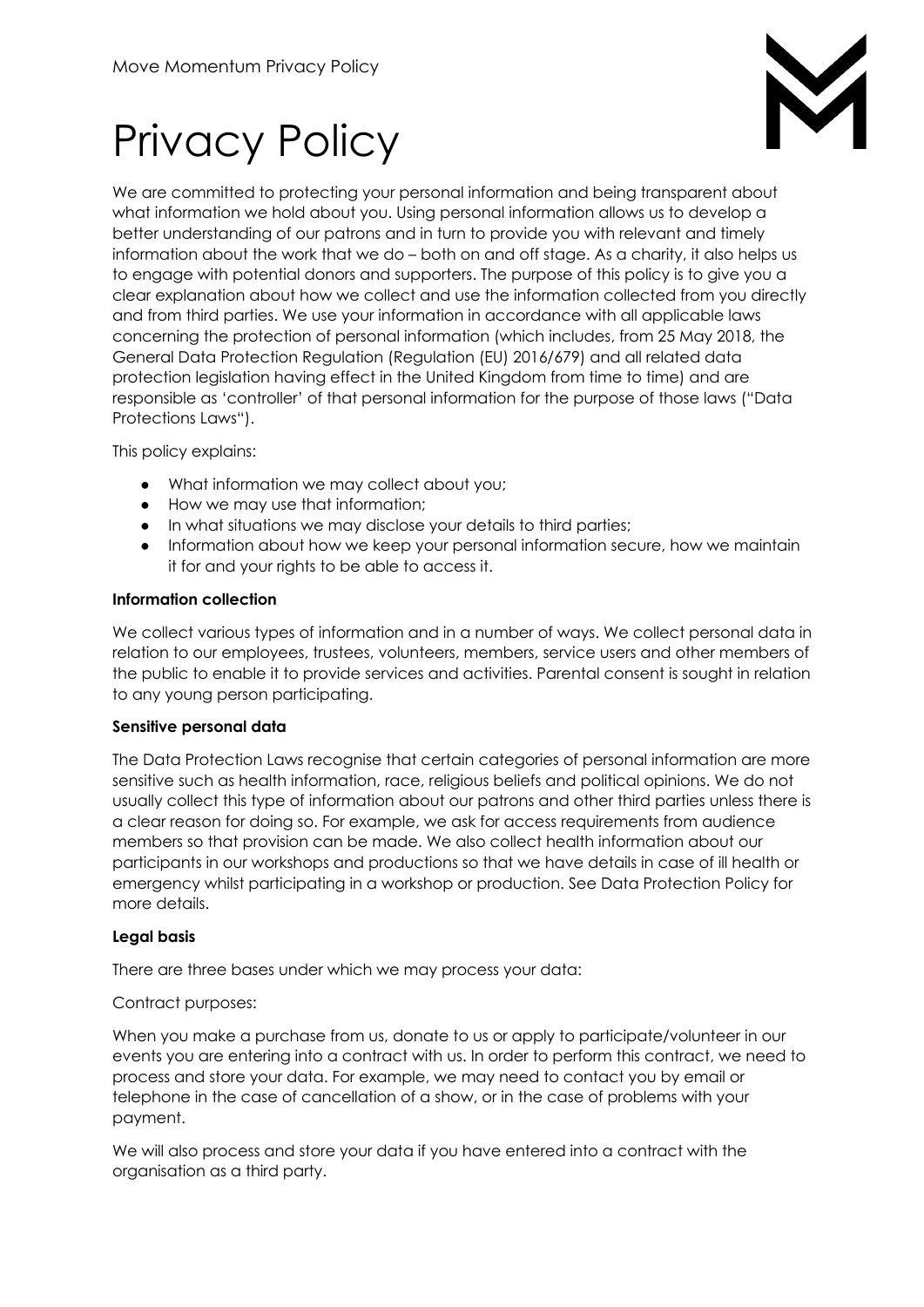Legitimate organisational interests:

In certain situations, we collect and process your personal data for purposes that are in our legitimate organisational interests. However, we only do this if there is no overriding prejudice to you by using your personal information in this way. We describe below all situations where we may use this basis for processing.

With your explicit consent:

For any situations where the two bases above are not appropriate, we will instead ask for your explicit consent before using your personal information in that specific situation.

#### **Marketing communications**

We aim to communicate with you about the work we do in ways that you find relevant, timely and respectful. To do this we use data that we have stored about you, such as what events you have booked for in the past, as well as any preferences you may have told us about. We use our legitimate organisational interest as the legal basis for communications by post, telephone and email. Before contacting individuals by telephone, we always check the telephone preference service.

In the case of postal mailings, you may object to receiving these at any time using the contact details at the end of this policy.

In the case of email, we will give you an opportunity to opt out of receiving them the first time you create your account with us. If you do not opt out, we will provide you with an option to unsubscribe in every email that we subsequently send you, or you can alternatively use the contact details at the end of this policy.

We may also contact you about our fundraising initiatives by telephone or post on the basis of our legitimate organisational interest. We will always get your express consent to contact you by email regarding fundraising.

# **Other processing activities**

In addition to marketing communications, we also process personal information in the following ways that are within our legitimate organisational interests:

To allow us to improve our services;

We may analyse data we hold about you to ensure that the content and timing of communications that we send you are as relevant to you as possible. We may analyse data we hold about you in order to identify and prevent fraud;

We may take photos and/or film shows and other events which you attend and use these for promotional purposes. If you do not wish to be included, please contact us. We will however seek express consent for any photos/filming from participants.

In all the above cases we will always keep your rights and interests at the forefront to ensure they are not overridden by your own interests or fundamental rights and freedoms. You have the right to object to any of this processing at any time. If you wish to do this, please use the contact details at the end of this policy. Please bear in mind that if you object this may affect our ability to carry out tasks above that are for your benefit.

# **Third parties**

There are certain circumstances under which we may disclose your personal information to third parties. These are as follows: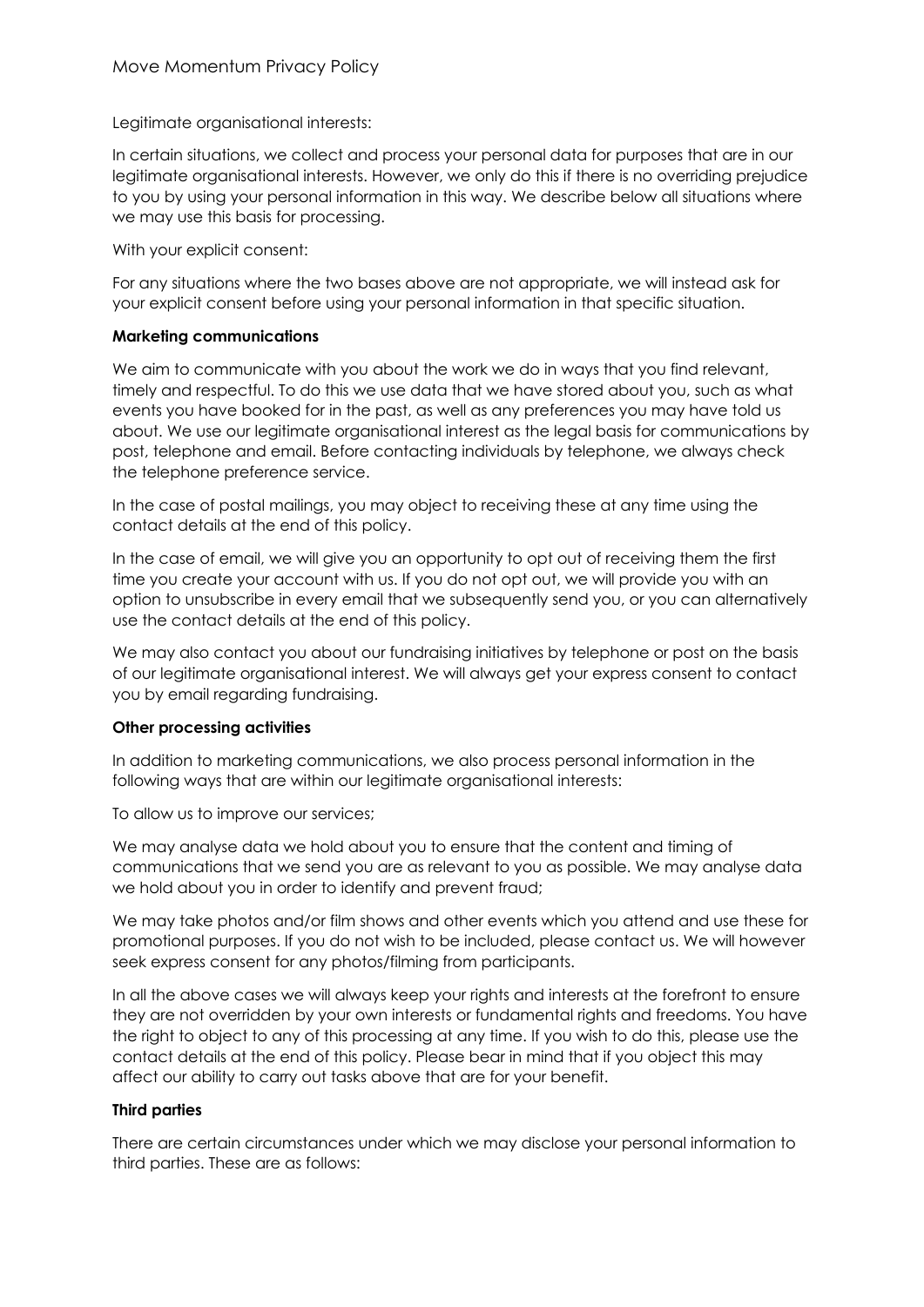To our own service providers who process data on our behalf and on our instructions. In these cases, we require that these third parties comply strictly with our instructions and with Data Protection Laws, for example around security of personal data.

Where we are under a duty to disclose your personal information in order to comply with any regulatory or legal obligation. This includes when there is a safeguarding risk. See Safeguarding Policy for more details.

We may share anonymised, pseudonymised and non-personal information with funders.

To the best of our knowledge, understanding and belief your personal information will not otherwise be transferred outside of the EEA or to any country not approved by the European Commission.

#### **Website links**

Our website, may from time to time, contain links to and from partners', advertisers', affiliates' and social network sites. If you follow a link to any of these websites, please note that these sites have their own privacy policies and that we do not accept responsibility or liability for those policies. Please check those privacy policies before you submit any personal data to those websites as they may not be on the same terms as ours.

#### **Maintaining your personal information**

Volunteer and participant personal data is generally stored for 7 years. If we have a legitimate organisational interest in holding such data for a longer period of time then we will do so, however no data is kept for any longer than is reasonably necessary and always subject to the principle of data minimisation.

If there are aspects of your record that are inaccurate or that you would like to remove, please use the contact details at the end of this policy. Any objections you make to any processing of your data will be stored against your record on our system so that we can comply with your requests.

# **Security of your personal information**

We have appropriate security measures in place to prevent personal information from being accidentally lost or used or accessed in an unauthorised way. We limit access to your personal information to those who have a genuine business need to know it. Those processing your personal information will do so only in an authorised manner and are subject to a duty of confidentiality.

We will always store your digital information on secure servers. Unfortunately, however, the transmission of information via the internet is not completely secure. Although we will do our best to protect your information, we cannot guarantee the security of your information transmitted to our website or otherwise to our servers (such as by email). Any such transmission is at your own risk. Once we have received your information, we will use strict procedures and security features to try to prevent unauthorised access.

We also have procedures in place to deal with any suspected data security breach. We will notify you and any applicable regulator of a suspected data security breach where we are legally required to do so.

Your rights to your personal information:

Under the Data Protection Laws, you have a number of important rights free of charge. In summary, those include rights to: